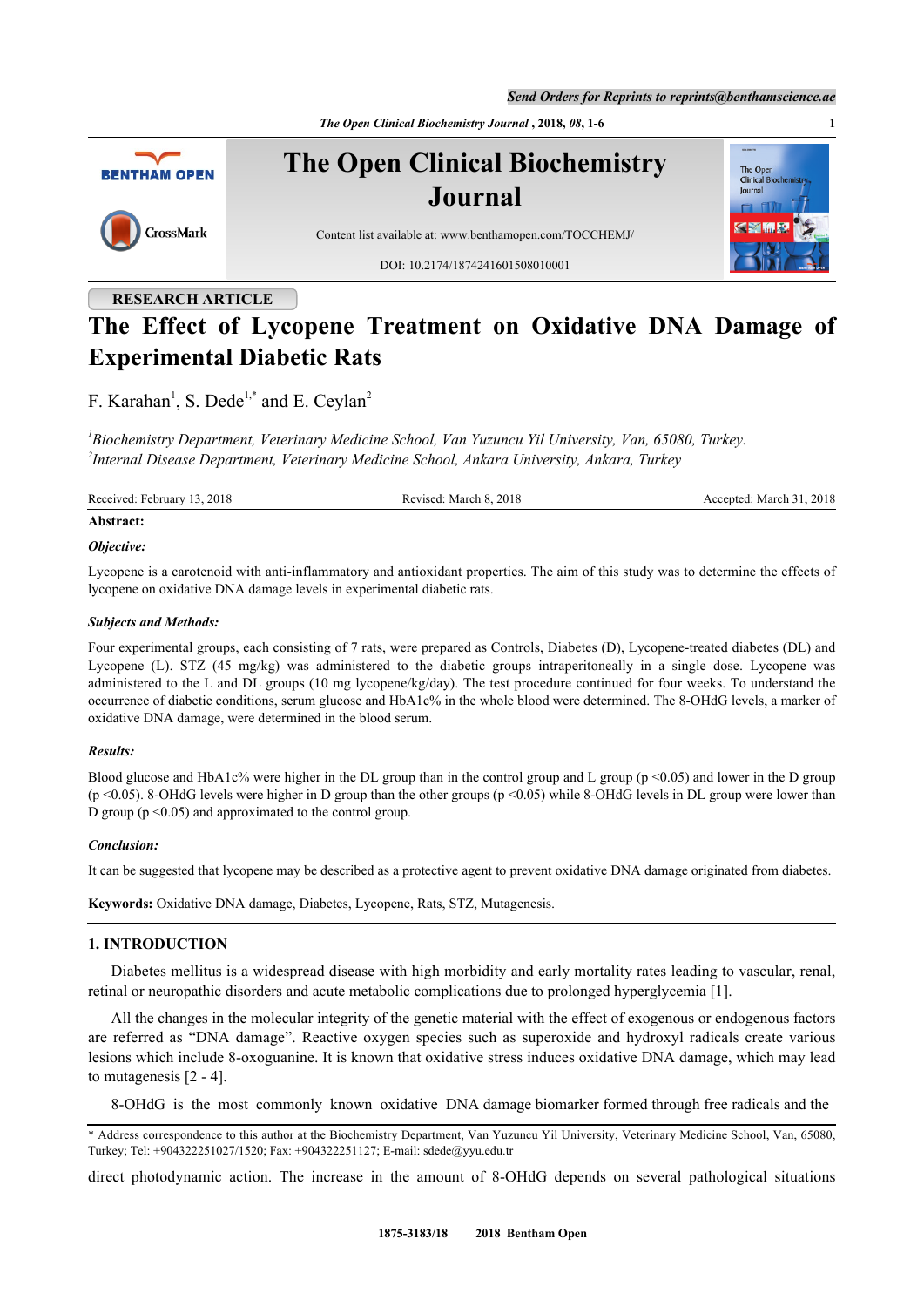including cancer, diabetes and hypertension as well as the aging process. 8-OHdG can be found in tissue, serum, urine and other biological materials [[5](#page-4-1) - [7\]](#page-4-2). The emergence of 8-OHdG as a measure of DNA oxidation has resulted in a new follow-up in the evaluation of oxidative DNA damage as frequently observed especially in diabetes, cardiovascular diseases and cancer [[8\]](#page-4-3).

Lipid peroxidation is known to increase in patients with diabetes. Oxidative stress plays an important role in Type 2 diabetes and pathogenesis of its complications. The studies conducted for this purpose reported that 8-OHdG is significant for the measurement of biomarkers such as malondialdehyde (MDA) and determining the status of oxidative stress in organisms [[9\]](#page-4-4).

Lycopene is thought to have a potential role as an effective antioxidant in the prevention of chronic diseases associated with oxidative stress, and thus attracts a serious scientific interest [\[10](#page-4-5), [11\]](#page-4-6). Lycopene is a pigment belonging to the carotenoid family found naturally in many fruits and vegetables, especially in tomatoes and tomato products [[12](#page-4-7), [13\]](#page-4-8). In patients with Type 2 diabetes, consumption of tomato juice significantly reduced oxidized 'bad' cholesterol and significantly increased plasma lycopene levels [\[14](#page-4-9)].

This study has been designed to investigate the significant role of lycopene implementation on experimental diabetic rats, and the possible role of lycopene in the prevention of the complications of diabetes through observing oxidative DNA damage measurement of 8-OHdG levels.

# **2. MATERIALS AND METHODS**

In this study, 28 male Wistar-Albino male rats weighing 200-250 g were used as materials. Rats were kept in cages in dark/light at a temperature of  $22\pm2\degree$ C for 12 hours with permanent food and fresh water throughout the study (4 weeks). Experiments were conducted under the supervision of Van Yuzuncu Yil University Animal Experiments Local Ethics Committee.

The rats were randomly divided to control (C), diabetes (D), diabetes+lycopene (DL) and lycopene (L) groups with each group including 7 rats.

**Control group:** Only one dose was administered as Physiological serum was administered just one dose (i.p.).

**Diabetes group (D):** 45 mg/kg single dose STZ (Sigma, USA) prepared in pH 4.5 citrate buffer was applied (i.p.). After 72 hours, blood samples were taken from the tail vein and glucose levels were measured with the PlusMED Accuro (Istanbul, Turkey) brand glucose meter. The rats with a blood glucose of 270 mg/dl and above were considered diabetic and included in the study.

**Diabetes+lycopene group (DL):** Blood glucose levels of 270 mg/dl and above were determined with a similar treatment in the diabetes group. Lycopene (redivivo<sup>TM</sup> 10% FS, DSM, Nutritional Products Ltd., Basel, Switzerland) was dissolved orally in corn oil and administered orally at a dose of 10 mg/kg/day for 28 days.

Lycopene group (L): Lycopene was dissolved in corn oil, administered orally at a dose of 10 mg/kg/day for 28 days.

At the end of the 4-week trial, blood samples were taken from the left ventricle of the heart under ketamine anesthesia. In blood samples taken from the tail vein, glucose levels were determined, and HbA1c levels were determined in a blood serum with a commercial kit (Roche Diagnostics GmbH, D-68298 Mannheim, Germany) and an autoanalyzer (Hitachi-911, Roche Diagnostics, Indianapolis, IN). The oxidative DNA damage marker 8-OHdG was measured by EIA kit (Catalog Number: ADI-EKS-3501, Enzo Life Science) with ELISA (Anthus 20 rt brand, Austria).

The data from control and experimental groups were analyzed with a One-Way Variance analysis and the Post Hoc Tests (equal variances not assumed) was applied for multiple comparisons. Differences were considered significant at p<0.05.

#### **3. RESULTS AND DISCUSSION**

The results obtained are summarized in Table **[1](#page-2-0)**.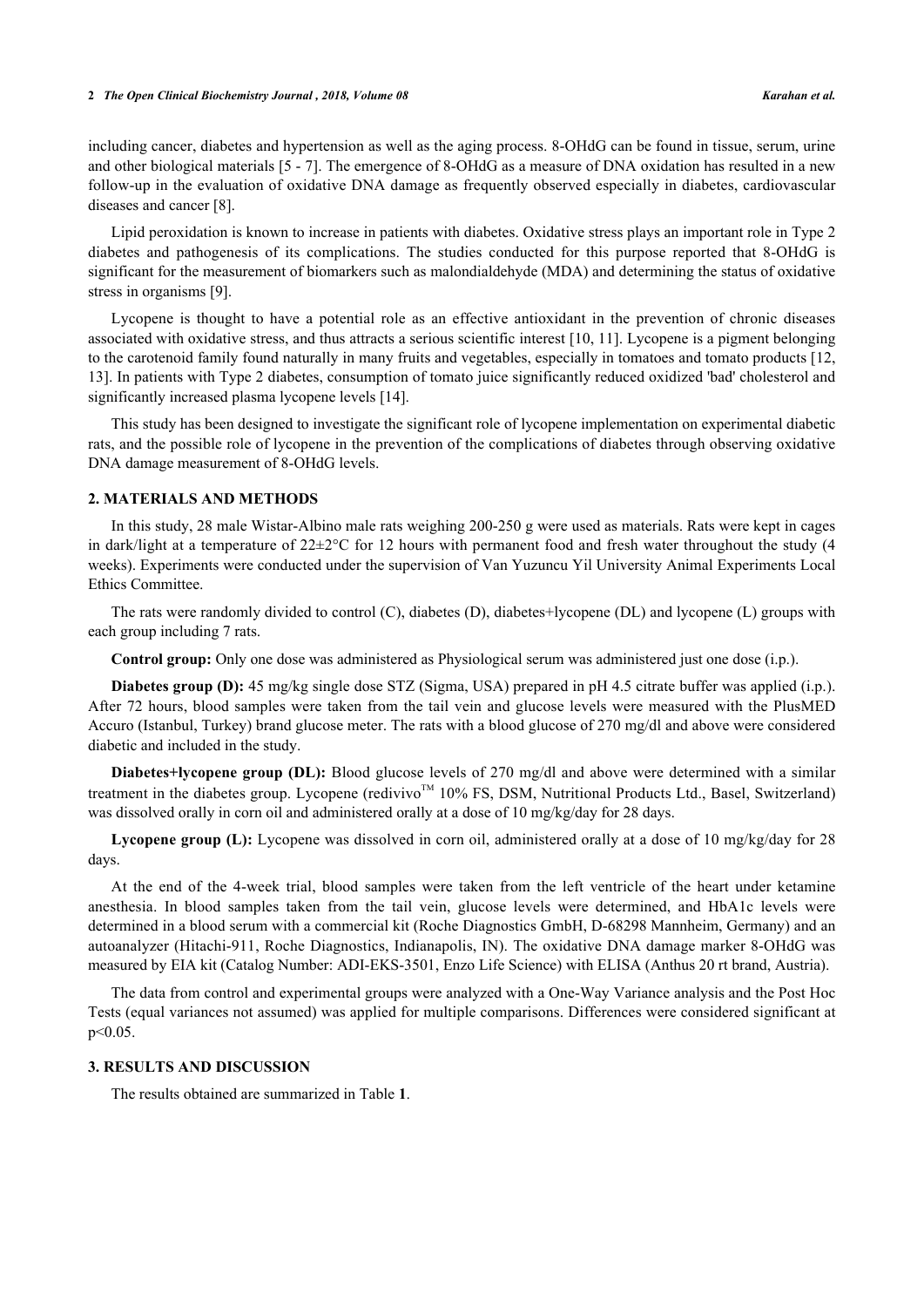| <b>Parameters</b> | Control group $(S \pm SE)$ | Diabetes group<br>$(S\pm SE)$ | Diabetes+Lycopene group $(S \pm SE)$ | Lycopene group $(S\pm SE)$ |
|-------------------|----------------------------|-------------------------------|--------------------------------------|----------------------------|
| Glucose (mg/dl)   | $157.29 \pm 7.94a$         | $516.71 \pm 29.38 b$          | $422.02 \pm 21.68c$                  | $147.57 \pm 9.21a$         |
| %HbA1c            | 1.53±0.03a                 | $6.12 \pm 0.18b$              | $3.99 \pm 0.08c$                     | l.88±0.19a                 |
| 8-OHdG (ng/mL)    | $37.45 \pm 1.10a$          | $39.24 \pm 1.64 b$            | $37.76 \pm 1.52a$                    | $36.67 \pm 1.01a$          |

#### <span id="page-2-0"></span>**Table 1. The results obtained for this study.**

Data were expressed as Mean±SE, Differences were considered significant at P<0.05, There are no differences between groups with same letter.

The highest blood glucose and HbA1c levels were determined in experimental diabetic (D) group (p<0.05), as expected. These diabetic markers in DL group were significantly higher than the control group and lycopene (L) group  $(p<0.05)$ , but significantly lower than diabetic group  $(p<0.05)$ . There was a statistically significant difference between control and L groups.

The oxidative DNA damage was the highest  $(p<0.05)$  in D group. No statistically significant difference was determined in 8-OHdG in control and L groups. 8-OHdG levels significantly decreased in DL group (following lycopene implementation) compared to the D group, and no significant difference was observed compared to control and L groups  $(p>0.05)$ .

The increase of the prevalence of diabetes with morbidity and mortality requires additional development of preventive and therapeutic strategies. As an alternative to existing methods, new biomarkers are required to be used in the treatment, control and the determination of the risk. An indicator of intracellular oxidative stress which can be used as a potentially valuable biological marker in diabetes is 8-OHdG, a DNA oxidation product [[15\]](#page-4-10).

Experimental and epidemiological studies conducted recently reported that regular consumption of carotenoids (including lycopene) rich in fruits and vegetables has a significant role in the prevention of chronic diseases caused by oxidative stress [\[10](#page-4-5), [13](#page-4-8), [14](#page-4-9)].

Serum carotenoids including lycopene are closely related to Type 2 diabetes and decrease linearly in conditions that impair glucose metabolism [[14\]](#page-4-9). In a study of serum lycopene levels in diabetic patients, Li *et al*. [\[10\]](#page-4-5) reported lower lycopene levels in a diabetic group than the control group and a negative correlation between HbA1c and serum lycopene levels. Some researchers report that the beneficial effect of lycopene in the treatment and prophylaxis of diabetic complications is achieved by increasing the antioxidant capacity[[10,](#page-4-5) [14](#page-4-9)]. In a study on STZ-induced experimental diabetic rats, Ali and Agha[[16\]](#page-4-11) reported hypoglycemic, hypolipidemic and antioxidant effects of lycopene at different doses. Kuhad and Chopra[[17](#page-4-12)] identified the significance of lycopene administration in experimental diabetic rats as adjuvant therapy in the treatment of diabetic neuropathy. In our laboratory, a project on the effects of lycopene on pro-oxidant/total antioxidant status in diabetic rats using the same experimental method [\[18\]](#page-4-13), lipid peroxidation increased in the diabetic group and total antioxidant status decreased compared to the control and lycopene groups (p<0,001). In the present study, blood glucose and HbA1c% levels were the highest (p<0.05) in experimental diabetic group and decreased significantly in diabetes+lycopene group (p<0.05), however, were still higher (p<0.05) compared to control and lycopene-treated groups. There was no statistically significant difference between control and lycopene groups.

The data obtained from the evaluation of the blood glucose and HbA1c% levels prove that lycopene implementation in experimental diabetic rats may have beneficial effects on impaired glucose metabolism. In fact, the data suggesting that lycopene implementation in the treatment and prophylaxis of diabetic complications is effective by increasing the antioxidant capacity supports this idea [[10,](#page-4-5) [16\]](#page-4-11).

As a result of the statistical evaluation of 8-OHdG levels obtained in this study, oxidative DNA damage was observed the highest ( $p<0.05$ ) in the experimental diabetic group. There was no statistically significant difference in 8-OHdG in control and lycopene groups. 8-OHdG levels in diabetes+lycopene group significantly (p<0.05) decreased following the lycopene implementation compared to diabetic group and approximated to control and lycopene-treated groups.

According to some researchers, DNA damage in diabetic individuals increases almost three times compared to the controls [[19,](#page-4-14) [20](#page-4-15)]. In our study, significantly higher 8-OHdG levels in diabetes group than the other experimental groups were consistent with the literature. Lycopene as an antioxidant increases the total antioxidant potential and decreases oxidative damage by catching reactive oxygen species. Furthermore, supplemental lycopene regulates gene functions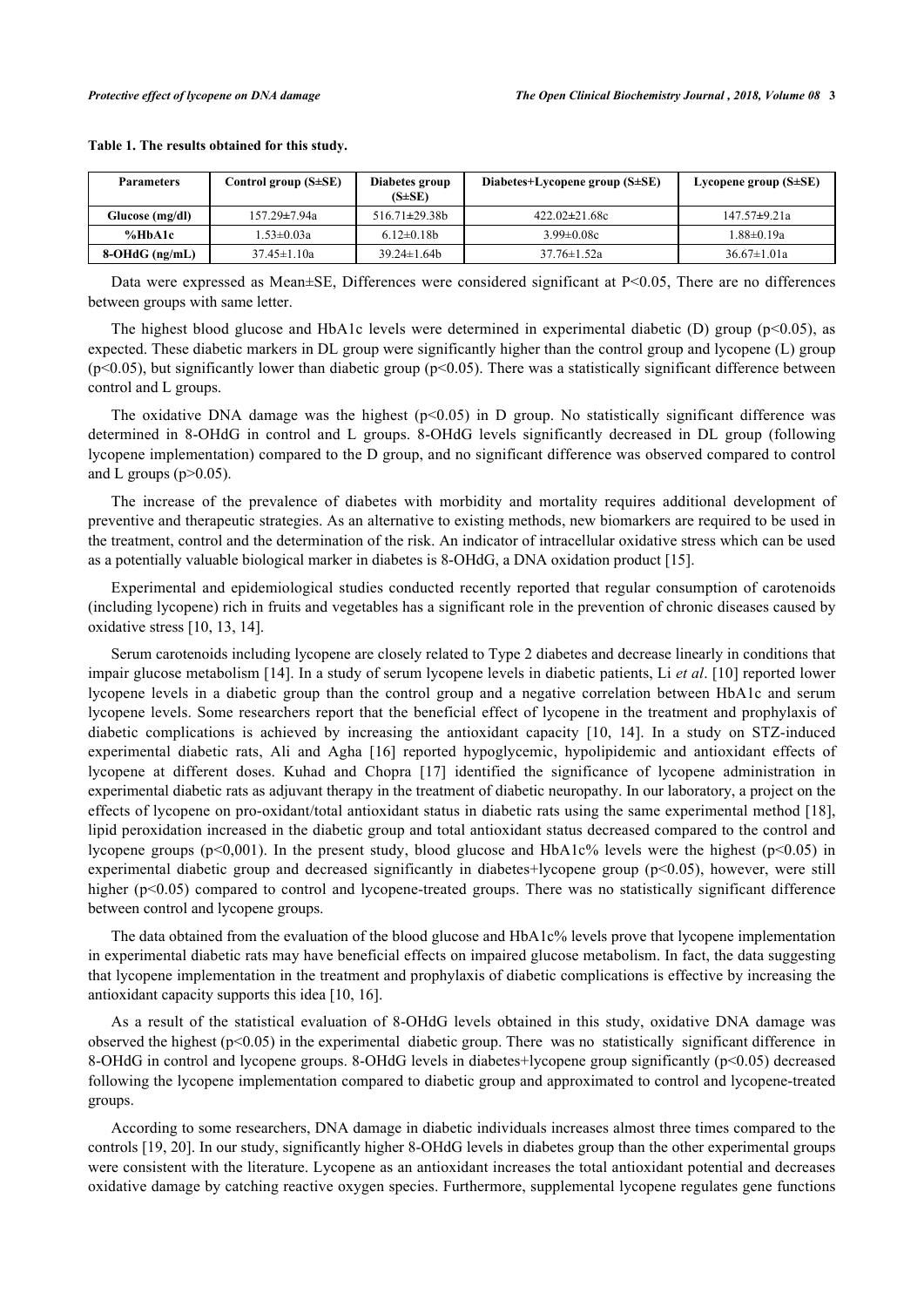#### **4** *The Open Clinical Biochemistry Journal , 2018, Volume 08 Karahan et al.*

and intracellular communication, stimulates hormones and the immune response or regulates the metabolism, thus reduces the risk of chronic disease [[21,](#page-4-16) [22\]](#page-4-17).

Many studies investigating the effects of lycopene implementation on the oxidative DNA damage reported that there were positive effects of lycopene on DNA damage [[23\]](#page-5-0). Carotenoids can inhibit DNA damage in experimental animals and humans, which is closely related to the dosing [\[24](#page-5-1), [25](#page-5-2)]. Lycopene implementation has been determined to decrease oxidative DNA degradation and urinary 8-OHdG levels [[26\]](#page-5-3), as by both completely inhibiting the creation of Comet and reducing 8-OHdG levels[[27\]](#page-5-4). Moreover, in this study, although 8-OHdG levels in the diabetic group have increased substantially than all other experimental groups  $(p<0.05)$ , it has been determined that 8-OHdG levels in DL group were considerably lower than diabetes. 8-OHdG levels being significantly lower in lycopene-treated diabetic group (DL) and being close to the control and lycopene groups was regarded as a data supporting the positive effects of lycopene reducing the DNA damage. As a result, although blood glucose and HbA1c% levels in lycopene-treated diabetic group (DL) have increased compared to the control and lycopene-treated groups, it was determined significantly lower than the diabetic group. The decrease in glucose and HbA1 levels after lycopene treatment may be an evidence for restoring the islet cells damaged by streptozotocin, and likewise, 8-OHdG levels can be an indicator for prevention by lycopene.

#### **CONCLUSION**

Although 8-OHdG levels significantly increased in diabetic group than in the other experimental groups, lycopene implementation has beneficial effect on this level to the control and lycopene groups. It is thought to have beneficial effects for the protection of genetic material in diabetic individuals and hence for the treatment and prevention of complications due to diabetes. 8-OHdG levels in the lycopene group and the control group were considered as a benchmark supporting the fact that the lycopene dose used is within reliable limits for this study. This study can be considered as a preliminary study for future studies for different doses, times and other oxidation parameters can be used to explore the possible role of carotenoids in the pathogenesis, treatment and protection of insulin resistance and diabetes.

#### **FUNDING**

This work was supported by Yuzuncu Yil University Scientific Research Projects Fund (grant number: 925 2010- SBE-YL 164).

# **ETHICS APPROVAL AND CONSENT TO PARTICIPATE**

Experiments were conducted under the supervision of Van Yuzuncu Yil University Animal Experiments Local Ethics Committee.

# **HUMAN AND ANIMAL RIGHTS**

No humans were involved in this study. The reported experiments were in accordance with the standards set forth in the 8<sup>th</sup> Edition of Guide for the Care and Use of Laboratory Animals ([http:// grants.nih.gov/grants/olaw/Guide-for](http://%20grants.nih.gov/grants/olaw/Guide-for-thecare-and-use-of-laboratory-animals.pdf)[thecare-and-use-of-laboratory-animals.pdf](http://%20grants.nih.gov/grants/olaw/Guide-for-thecare-and-use-of-laboratory-animals.pdf)).

#### **CONSENT FOR PUBLICATION**

Not applicable.

#### **CONFLICT OF INTEREST**

The authors declare no conflict of interest, financial or otherwise.

#### **ACKNOWLEDGEMENTS**

Declared none.

#### **REFERENCES**

- <span id="page-3-0"></span>[1] Diagnosis and classification of diabetes mellitus. Diabetes Care 2011; 34(Suppl. 1): S62-9. [\[http://dx.doi.org/10.2337/dc11-S062](http://dx.doi.org/10.2337/dc11-S062)] [PMID: [21193628](http://www.ncbi.nlm.nih.gov/pubmed/21193628)]
- <span id="page-3-1"></span>[2] Cooke MS, Evans MD, Dizdaroglu M, Lunec J. Oxidative DNA damage: Mechanisms, mutation, and disease. FASEB J 2003; 17(10):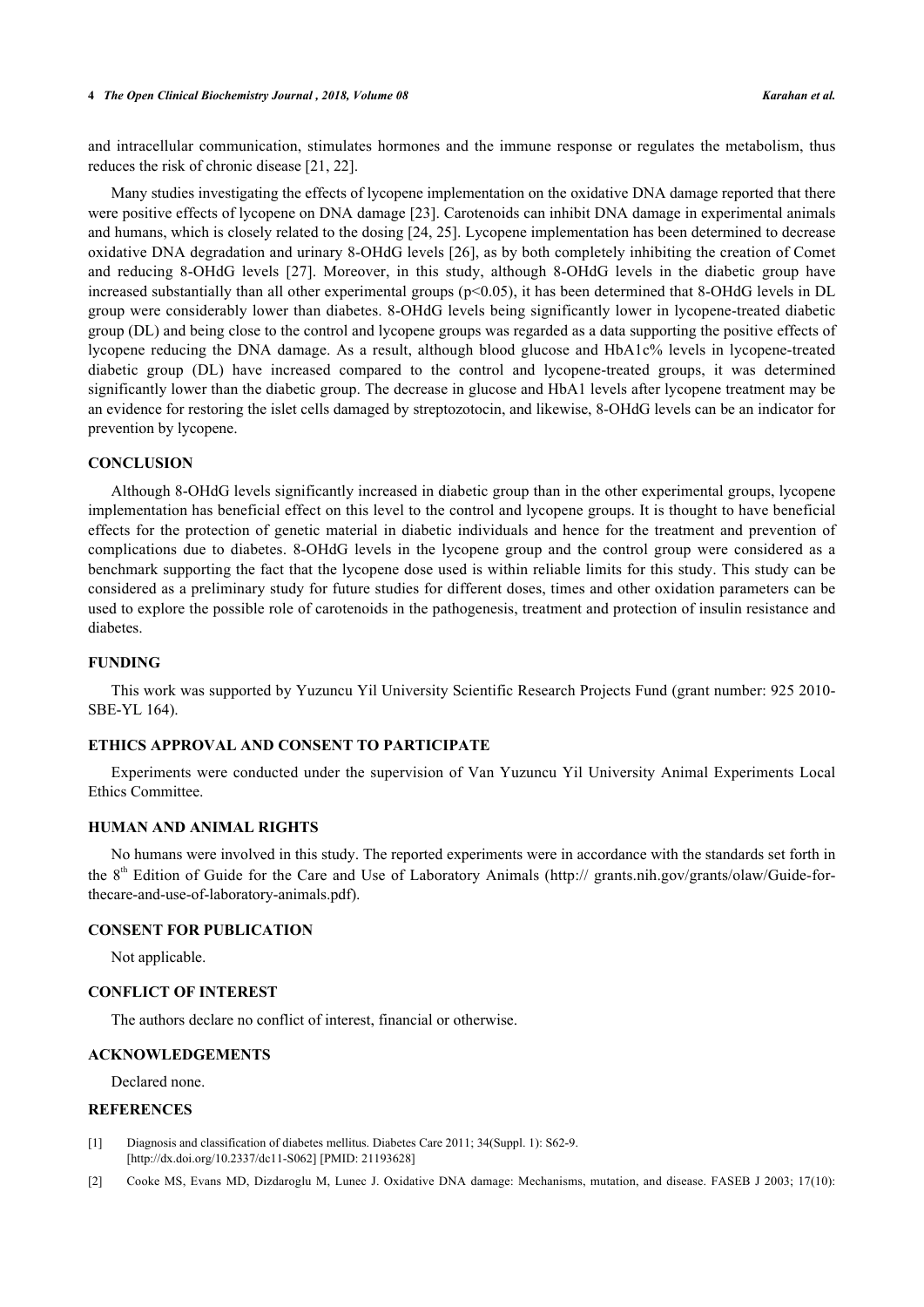1195-214.

[\[http://dx.doi.org/10.1096/fj.02-0752rev\]](http://dx.doi.org/10.1096/fj.02-0752rev) [PMID: [12832285](http://www.ncbi.nlm.nih.gov/pubmed/12832285)]

- [3] Kulaksız G, Sancar A. Nukleotid eksizyon onarımı ve kanser. Turk J Biochem 2007; 32(3): 104-11.
- <span id="page-4-0"></span>[4] Matos HR, Capelozzi VL, Gomes OF, Mascio PD, Medeiros MHG. Lycopene inhibits DNA damage and liver necrosis in rats treated with ferric nitrilotriacetate. Arch Biochem Biophys 2001; 396(2): 171-7. [\[http://dx.doi.org/10.1006/abbi.2001.2611\]](http://dx.doi.org/10.1006/abbi.2001.2611) [PMID: [11747294](http://www.ncbi.nlm.nih.gov/pubmed/11747294)]
- <span id="page-4-1"></span>[5] Kasai H. Analysis of a form of oxidative DNA damage, 8-hydroxy-2′-deoxyguanosine, as a marker of cellular oxidative stress during carcinogenesis. Mutat Res 1997; 387(3): 147-63. [\[http://dx.doi.org/10.1016/S1383-5742\(97\)00035-5\]](http://dx.doi.org/10.1016/S1383-5742(97)00035-5) [PMID: [9439711](http://www.ncbi.nlm.nih.gov/pubmed/9439711)]
- [6] Lee J, Lee M, Kim JU, Song KI, Choi YS, Cheong SS. Carvedilol reduces plasma 8-hydroxy-2′-deoxyguanosine in mild to moderate hypertension: A pilot study. Hypertension 2005; 45(5): 986-90. [\[http://dx.doi.org/10.1161/01.HYP.0000164569.63160.24\]](http://dx.doi.org/10.1161/01.HYP.0000164569.63160.24) [PMID: [15837835](http://www.ncbi.nlm.nih.gov/pubmed/15837835)]
- <span id="page-4-2"></span>[7] Loft S, Deng XS, Tuo J, Wellejus A, Sørensen M, Poulsen HE. Experimental study of oxidative DNA damage. Free Radic Res 1998; 29(6): 525-39. [\[http://dx.doi.org/10.1080/10715769800300571\]](http://dx.doi.org/10.1080/10715769800300571) [PMID: [10098457](http://www.ncbi.nlm.nih.gov/pubmed/10098457)]
- <span id="page-4-3"></span>[8] Prabhakar S, Starnes J, Shi S, Lonis B, Tran R. Diabetic nephropathy is associated with oxidative stress and decreased renal nitric oxide production. J Am Soc Nephrol 2007; 18(11): 2945-52. [\[http://dx.doi.org/10.1681/ASN.2006080895\]](http://dx.doi.org/10.1681/ASN.2006080895) [PMID: [17928507](http://www.ncbi.nlm.nih.gov/pubmed/17928507)]
- <span id="page-4-4"></span>[9] Piconi L, Quagliaro L, Ceriello A. Oxidative stress in diabetes. Clin Chem Lab Med 2003; 41(9): 1144-9. [\[http://dx.doi.org/10.1515/CCLM.2003.177](http://dx.doi.org/10.1515/CCLM.2003.177)] [PMID: [14598863](http://www.ncbi.nlm.nih.gov/pubmed/14598863)]
- <span id="page-4-5"></span>[10] Li ZZ, Lu XZ, Ma CC, Chen L. Serum lycopene levels in patients with diabetic retinopathy. Eur J Ophthalmol 2010; 20(4): 719-23. [\[http://dx.doi.org/10.1177/112067211002000412\]](http://dx.doi.org/10.1177/112067211002000412) [PMID: [20099237](http://www.ncbi.nlm.nih.gov/pubmed/20099237)]
- <span id="page-4-6"></span>[11] Zhu J, Wang CG, Xu YG. Lycopene attenuates endothelial dysfunction in streptozotocin-induced diabetic rats by reducing oxidative stress. Pharm Biol 2011; 49(11): 1144-9. [\[http://dx.doi.org/10.3109/13880209.2011.574707\]](http://dx.doi.org/10.3109/13880209.2011.574707) [PMID: [21517710](http://www.ncbi.nlm.nih.gov/pubmed/21517710)]
- <span id="page-4-7"></span>[12] Breinholt V, Lauridsen ST, Daneshvar B, *et al.* Dose-response effects of lycopene on selected drug-metabolizing and antioxidant enzymes in the rat. Cancer Lett 2000; 154(2): 201-10. [\[http://dx.doi.org/10.1016/S0304-3835\(00\)00401-8\]](http://dx.doi.org/10.1016/S0304-3835(00)00401-8) [PMID: [10806309](http://www.ncbi.nlm.nih.gov/pubmed/10806309)]
- <span id="page-4-8"></span>[13] Erhardt JG, Meisner C, Bode JC, Bode C. Lycopene, beta-carotene, and colorectal adenomas. Am J Clin Nutr 2003; 78(6): 1219-24. [\[http://dx.doi.org/10.1093/ajcn/78.6.1219](http://dx.doi.org/10.1093/ajcn/78.6.1219)] [PMID: [14668286\]](http://www.ncbi.nlm.nih.gov/pubmed/14668286)
- <span id="page-4-9"></span>[14] Coyne T, Ibiebele TI, Baade PD, *et al.* Diabetes mellitus and serum carotenoids: Findings of a population-based study in Queensland, Australia. Am J Clin Nutr 2005; 82(3): 685-93. [\[http://dx.doi.org/10.1093/ajcn/82.3.685](http://dx.doi.org/10.1093/ajcn/82.3.685)] [PMID: [16155284\]](http://www.ncbi.nlm.nih.gov/pubmed/16155284)
- <span id="page-4-10"></span>[15] Broedbaek K, Weimann A, Stovgaard ES, Poulsen HE. Urinary 8-oxo-7,8-dihydro-2′-deoxyguanosine as a biomarker in type 2 diabetes. Free Radic Biol Med 2011; 51(8): 1473-9. [\[http://dx.doi.org/10.1016/j.freeradbiomed.2011.07.007\]](http://dx.doi.org/10.1016/j.freeradbiomed.2011.07.007) [PMID: [21820047](http://www.ncbi.nlm.nih.gov/pubmed/21820047)]
- <span id="page-4-11"></span>[16] Ali MM, Agha FG. Amelioration of streptozotocin-induced diabetes mellitus, oxidative stress and dyslipidemia in rats by tomato extract lycopene. Scand J Clin Lab Invest 2009; 69(3): 371-9. [\[http://dx.doi.org/10.1080/00365510802658473\]](http://dx.doi.org/10.1080/00365510802658473) [PMID: [19148834](http://www.ncbi.nlm.nih.gov/pubmed/19148834)]
- <span id="page-4-12"></span>[17] Kuhad A, Chopra K. Lycopene ameliorates thermal hyperalgesia and cold allodynia in STZ-induced diabetic rat. Indian J Exp Biol 2008; 46(2): 108-11. [PMID: [18335808\]](http://www.ncbi.nlm.nih.gov/pubmed/18335808)
- <span id="page-4-13"></span>[18] Yüztaş E. The effects of lycopene on prooxidant/total antioxidant status and vitamin levels in experimental diabetic rats. Van, Turkey: Yüzüncü Yıl University, Health Science Institute, Department of Biochemistry, M.Sci. Thesis 2001.
- <span id="page-4-14"></span>[19] Kasznicki J, Kosmalski M, Sliwinska A, *et al.* Evaluation of oxidative stress markers in pathogenesis of diabetic neuropathy. Mol Biol Rep 2012; 39(9): 8669-78.
	- [\[http://dx.doi.org/10.1007/s11033-012-1722-9\]](http://dx.doi.org/10.1007/s11033-012-1722-9) [PMID: [22718504](http://www.ncbi.nlm.nih.gov/pubmed/22718504)]
- <span id="page-4-15"></span>[20] Park KS, Kim JH, Kim MS, *et al.* Effects of insulin and antioxidant on plasma 8-hydroxyguanine and tissue 8-hydroxydeoxyguanosine in streptozotocin-induced diabetic rats. Diabetes 2001; 50(12): 2837-41. [\[http://dx.doi.org/10.2337/diabetes.50.12.2837](http://dx.doi.org/10.2337/diabetes.50.12.2837)] [PMID: [11723068\]](http://www.ncbi.nlm.nih.gov/pubmed/11723068)
- <span id="page-4-16"></span>[21] Neyestani TR, Shariatzadeh N, Gharavi A, Kalayi A, Khalaji N. Physiological dose of lycopene suppressed oxidative stress and enhanced serum levels of immunoglobulin M in patients with Type 2 diabetes mellitus: A possible role in the prevention of long-term complications. J Endocrinol Invest 2007; 30(10): 833-8. [\[http://dx.doi.org/10.1007/BF03349224\]](http://dx.doi.org/10.1007/BF03349224) [PMID: [18075285](http://www.ncbi.nlm.nih.gov/pubmed/18075285)]
- <span id="page-4-17"></span>[22] Srinivasan M, Sudheer AR, Pillai KR, Kumar PR, Sudhakaran PR, Menon VP. Lycopene as a natural protector against gamma-radiation induced DNA damage, lipid peroxidation and antioxidant status in primary culture of isolated rat hepatocytes *in vitro*. Biochim Biophys Acta 2007; 1770(4): 659-65.